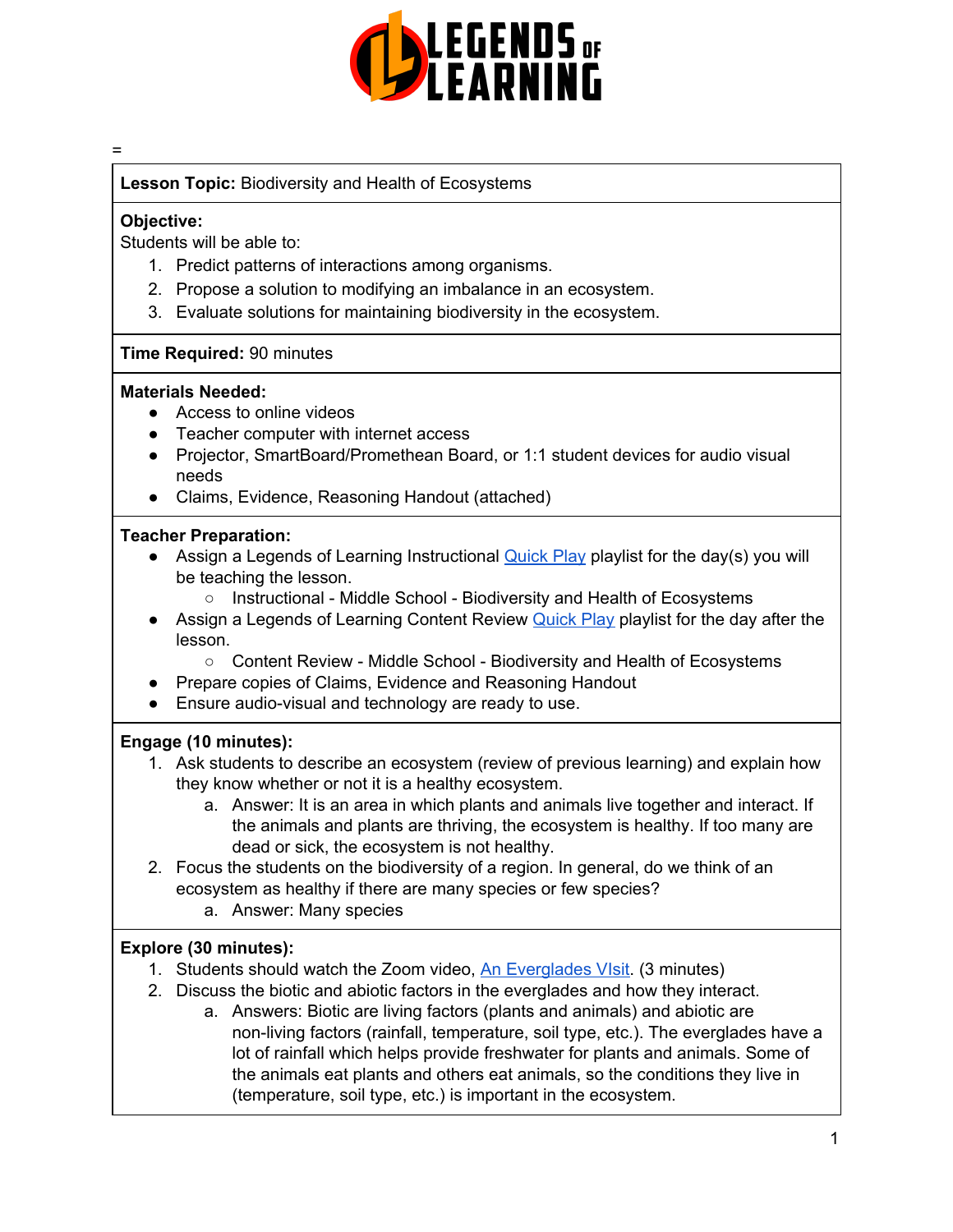

- 3. Show the NBC [News](https://www.youtube.com/watch?v=do2n-id4eP4) video on the invasive Burmese Python in Florida Everglades. (2 minutes)
- 4. Ask students to think about the implications of adding this species and how that could affect other organisms in the ecosystem.
	- a. Answers: The pythons will eat too many of the animals from the ecosystem and offset the balance; therefore making the ecosystem have less diversity and become less healthy.
- 5. Have students [complete](https://intercom.help/legends-of-learning/en/articles/2154920-students-joining-a-playlist) the Legends of Learning Instructional Quick Play playlist.

# **Explain (30 minutes):**

- 1. Give students the Claims, Evidence and Reasoning Handout.
- 2. Ask them to work with a partner to evaluate each situation and use evidence and reasoning to support their claims.
- 3. Students select one of the three scenarios and propose a solution to share with other students.
- 4. Students will evaluate each other's proposed solutions and determine which one, for each of the scenarios, the class would recommend to wildlife officials.

## **Elaborate (10 minutes):**

1. Students should list other issues that affect biodiversity sustainability such as government funding, pollution, habitat destruction, etc. These can be further studied.

# **Evaluate (10 minutes):**

- 1. Evaluate the reasoning and evaluative skills of students through the Claims, Evidence and Reasoning Handout.
- 2. Have students [complete](https://intercom.help/legends-of-learning/en/articles/2154920-students-joining-a-playlist) the Legends of Learning Content Review playlist (day after the lesson).

# **Additional Lesson Strategies:**

- To use Legends for additional instruction, create a [custom](https://intercom.help/legends-of-learning/en/articles/2154910-creating-a-playlist) playlist with an [instructional](https://intercom.help/legends-of-learning/en/articles/3505828-types-of-games) [game](https://intercom.help/legends-of-learning/en/articles/3505828-types-of-games) and pre and post [assessment](https://intercom.help/legends-of-learning/en/articles/2154913-adding-assessments-to-a-playlist).
- To use Legends for a quick formative [assessment](https://intercom.help/legends-of-learning/en/articles/2154913-adding-assessments-to-a-playlist), create a 5-question assessment in a [playlist](https://intercom.help/legends-of-learning/en/articles/2154910-creating-a-playlist).
- To use Legends for a student-directed experience, create a [targeted](https://intercom.help/legends-of-learning/en/articles/3340814-targeted-freeplay) freeplay playlist.
- Encourage students to play on their own at home in Legends of Learning: [Awakening](https://intercom.help/legends-of-learning/en/articles/2425490-legends-of-learning-awakening) for a student-driven experience including avatars, battling, and quests all centered around topics they are covering in class.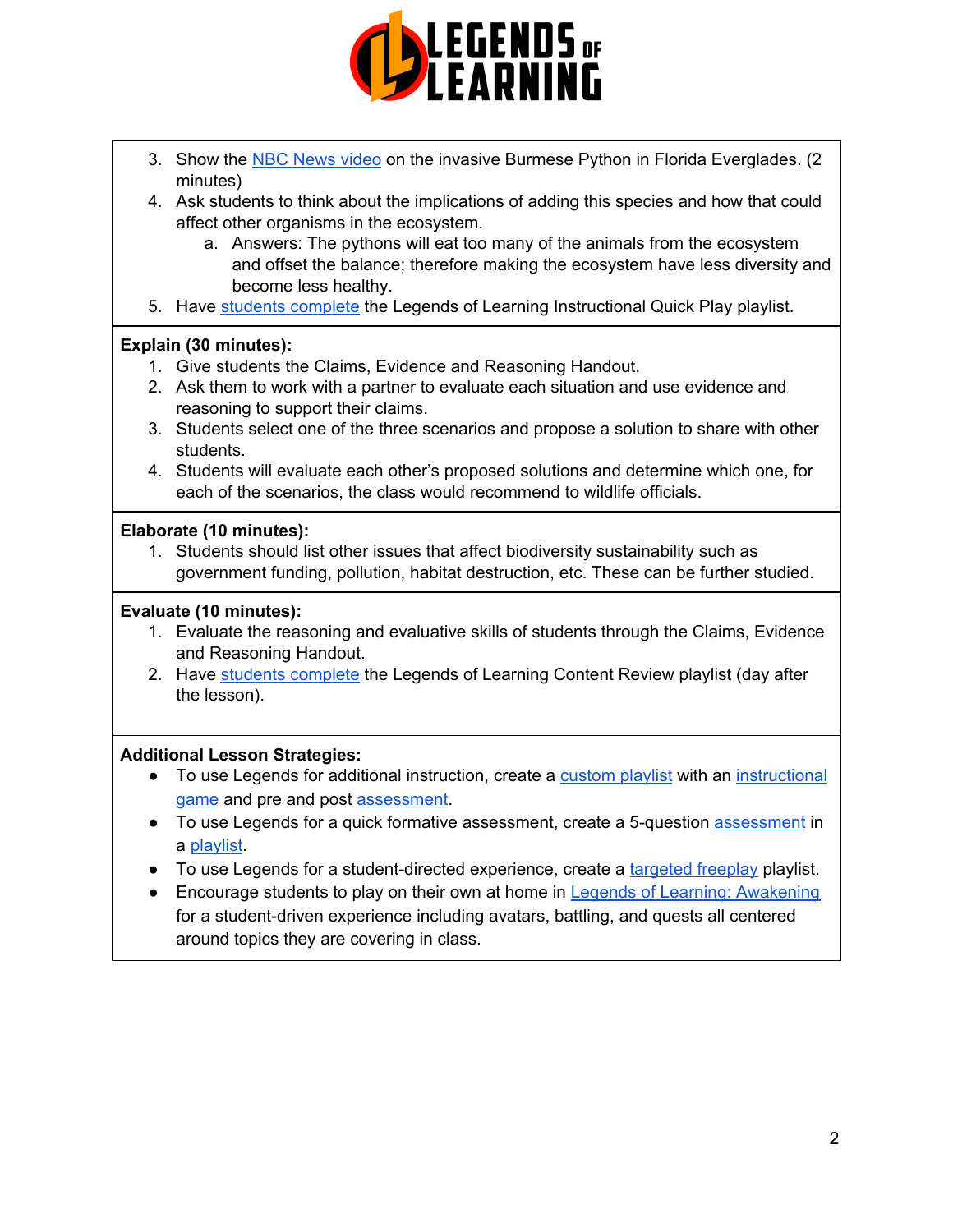

# **Claims, Evidence and Reasoning: Biodiversity and Health of Ecosystems**

Name:

**Part I Directions:** For each scenario, write a *claim*- a sentence stating whether or not the ecosystem is stable and healthy or not stable and healthy. Also state *evidence*scientific data from the scenario to support your claim. Finally, provide your *reasoning*why the evidence supports your claim.



Scenario A: Overpopulation of white tail deer led to the deer having more accidents with vehicles, more starvation and more diseases. Therefore, wildlife management officials have authorized specific hunting seasons to reduce the number of deer and non-hunting seasons to allow for rebound in numbers.

Claim:

Evidence:

Reasoning: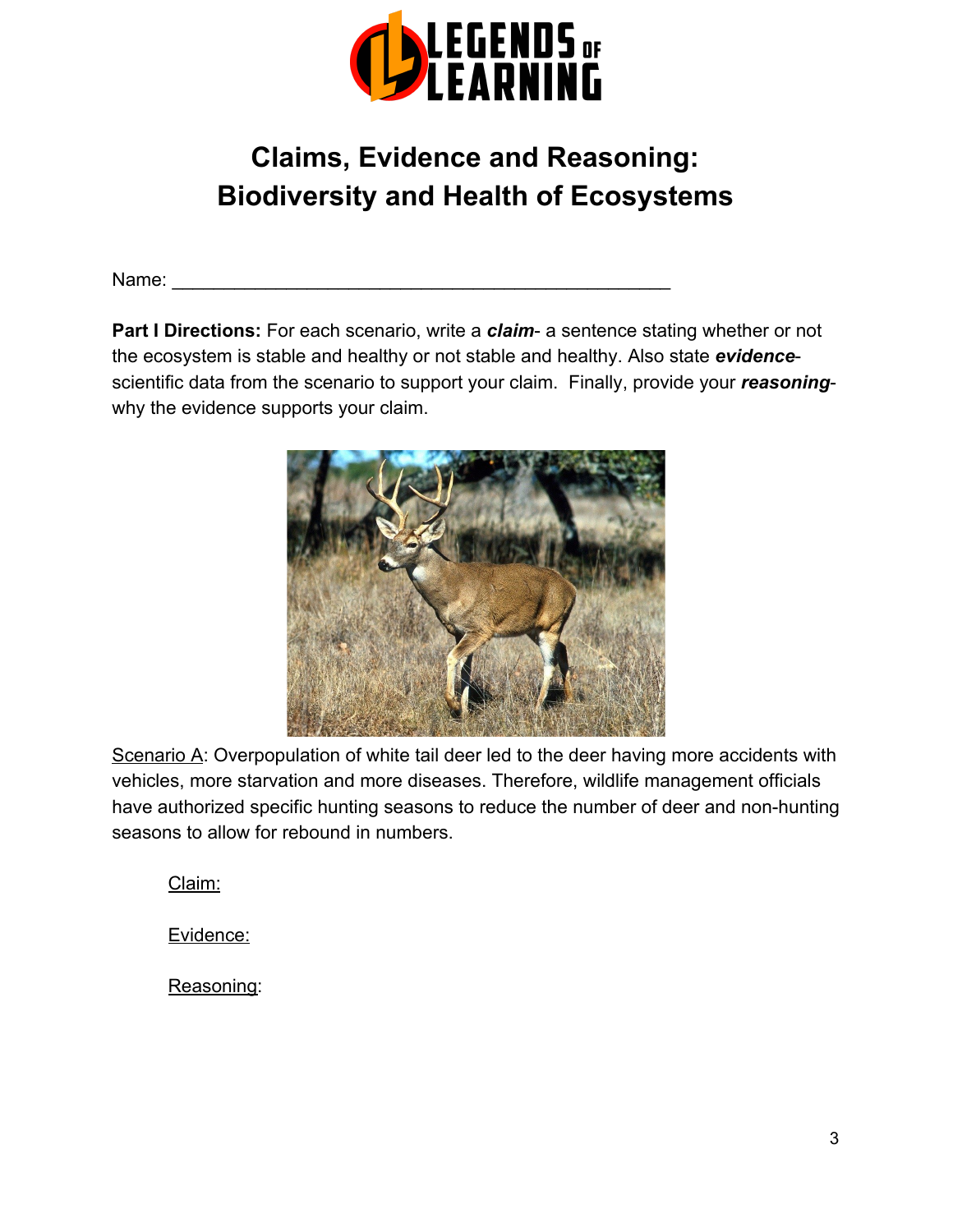



Scenario B: Bumblebees are important in the pollination of plants, enabling the plants to reproduce. However, the bumblebee population is being reduced due to loss of bee habitat, pesticide use, and disease. There is concern about reduction in crops, such as blueberries and apples, that rely on pollination by bees.

Claim:

Evidence:

Reasoning: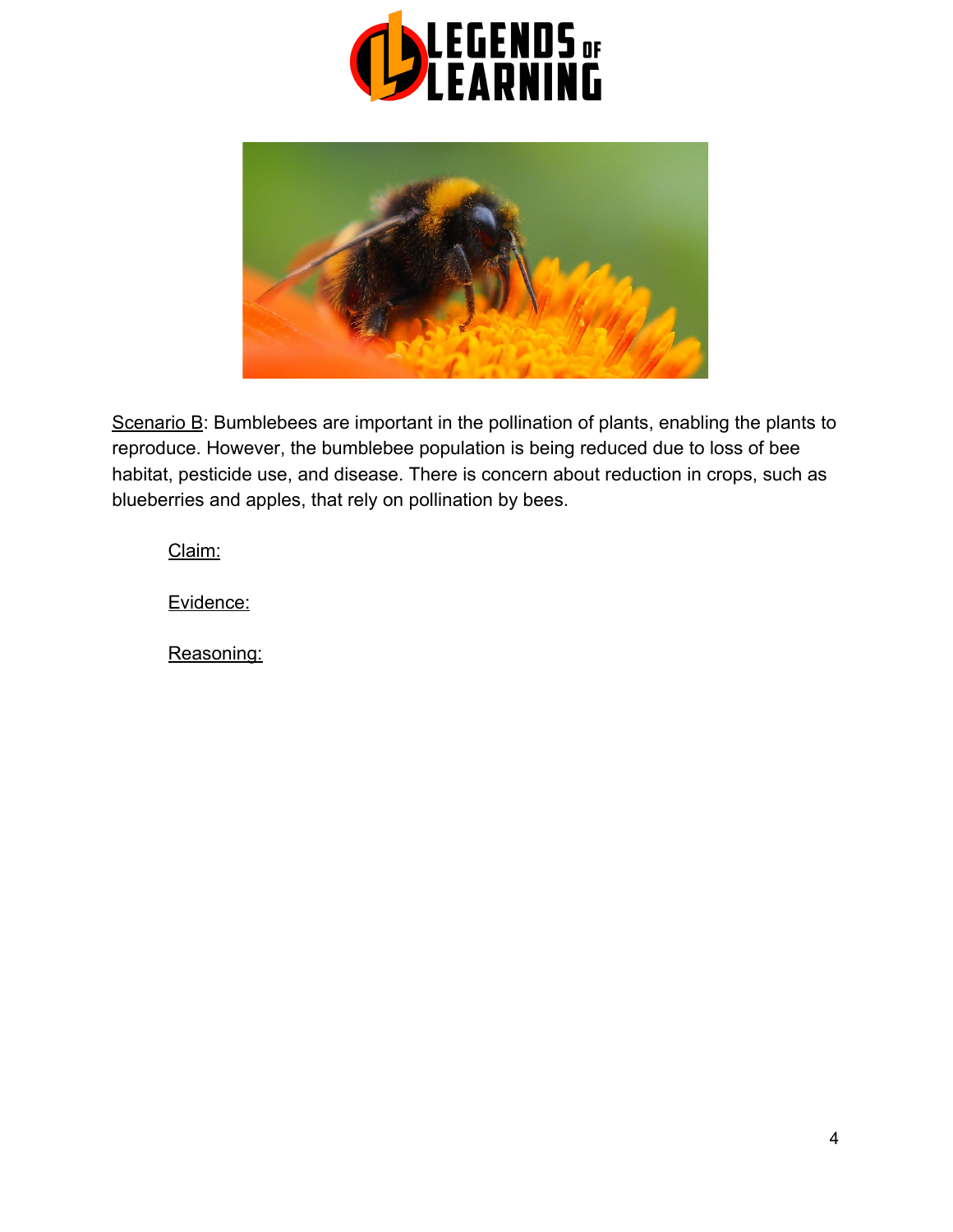



Scenario C: The venomous cane toad was released into a new environment in an effort to control the destructive cane beetle population. Unfortunately, the toads did not reduce the numbers of beetles. The toads became very successful at reproducing themselves, in part because they have no natural predators. Now there are fewer plants due to the destructive beetles, large numbers of beetles and large numbers of cane toads.

Claim:

Evidence:

Reasoning:

**Part 2 Directions:** Select one of the three scenarios above and propose a solution to the problem observed or modify the current solution. Be prepared to share your proposal and evaluate those of your classmates.